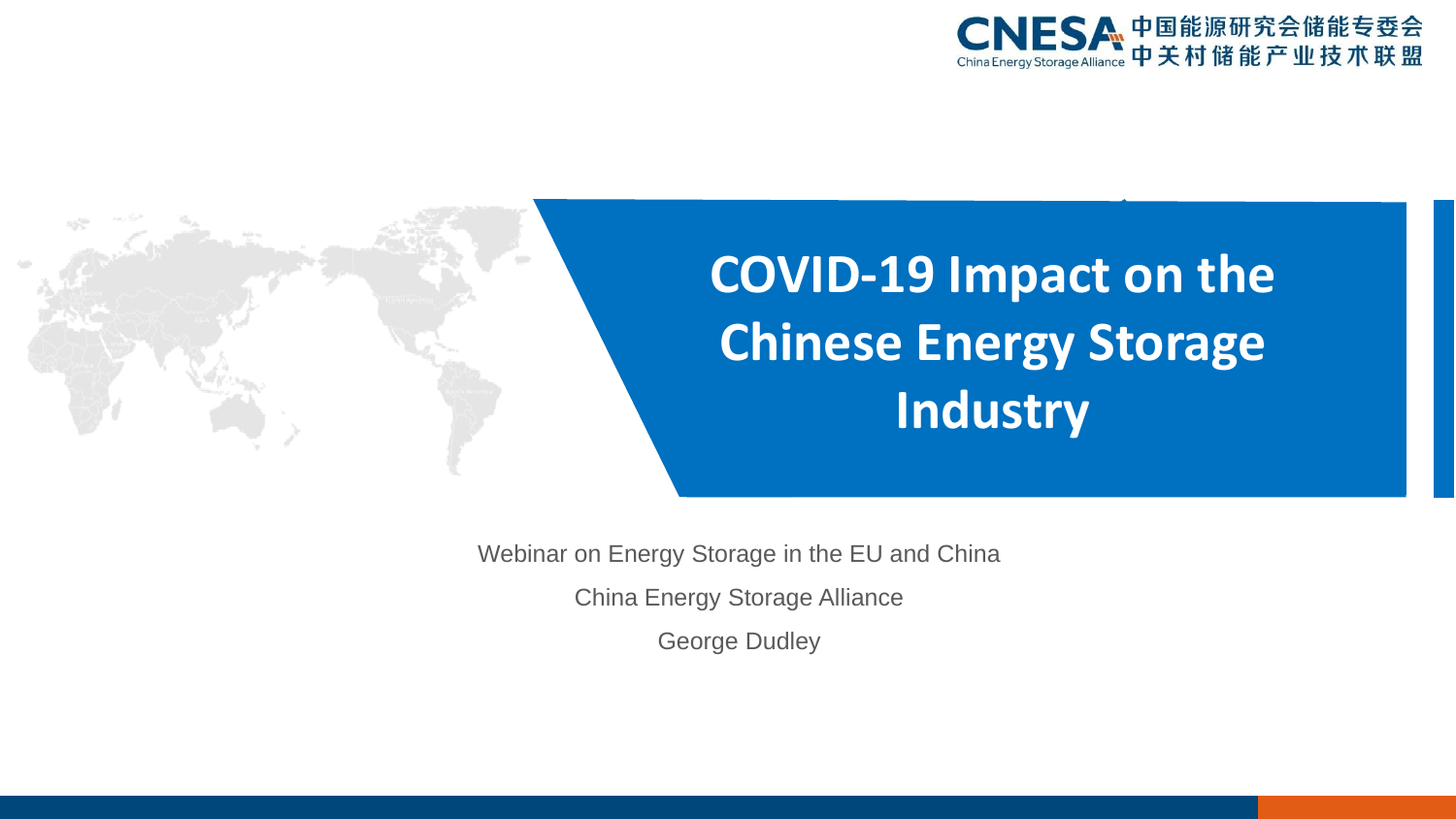# **Mission and Foundation**

- **► Our goal is to promote the development of a viable, sustainable storage industry through:**
	- Support of industry policies
	- Promoting storage applications and commercializations
	- R&D efforts and technology standards



**Policy Promotion**

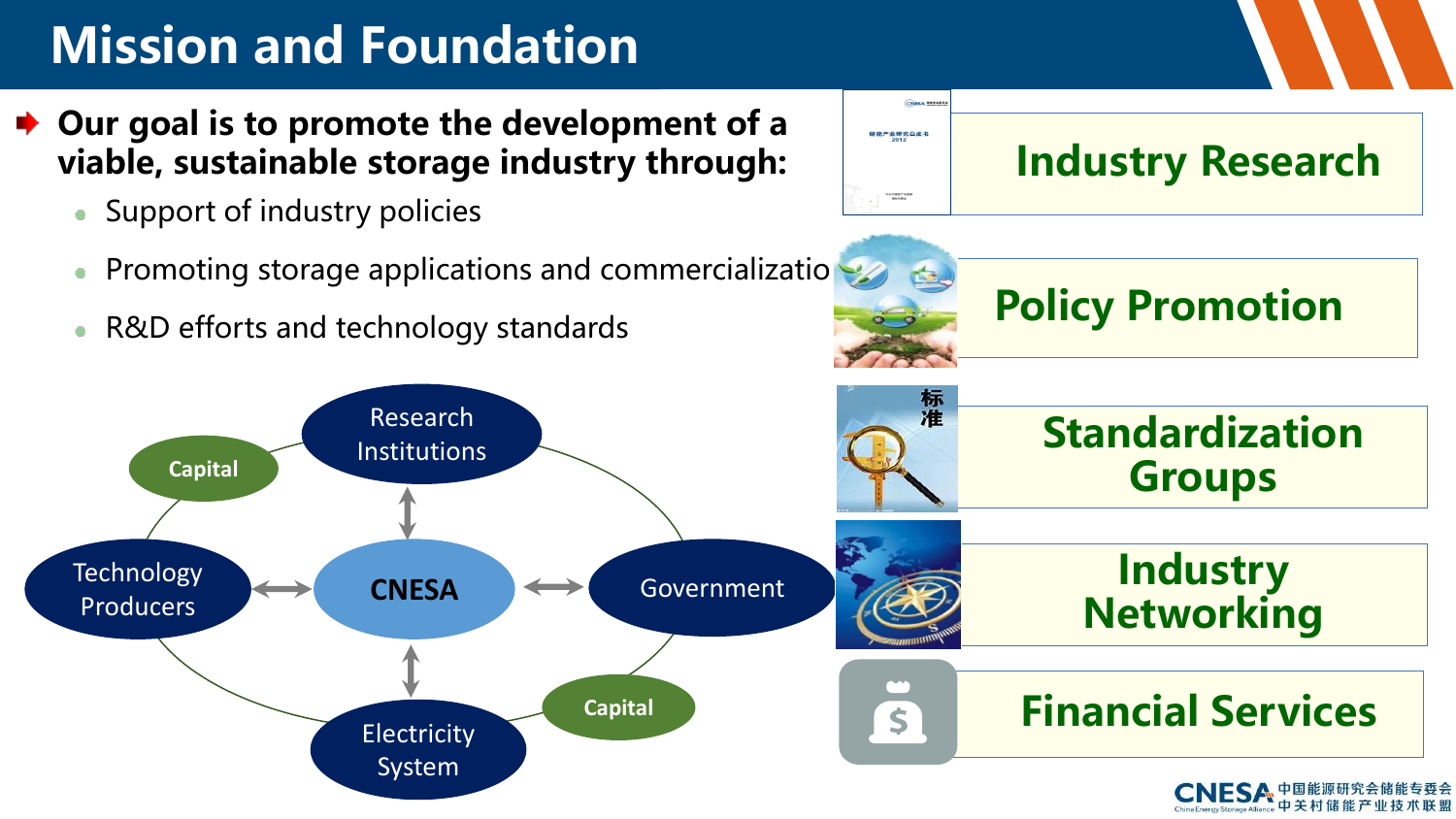# Outbreak Timeline



In accordance with local regulations, when does your company plan to return to work?

| Answer                                                 | Total          | Percentage |
|--------------------------------------------------------|----------------|------------|
| Already returned to work/production                    | 30             | 46.88%     |
| By Feb 14                                              | 9              | 14.06%     |
| By Feb 29                                              | 22             | 34.38%     |
| After Mar 1                                            | 3              | 4.69%      |
| Did not stop work/production during Spring<br>Festival | $\overline{0}$ | $0\%$      |
| <b>Total Respondents</b>                               | 64             |            |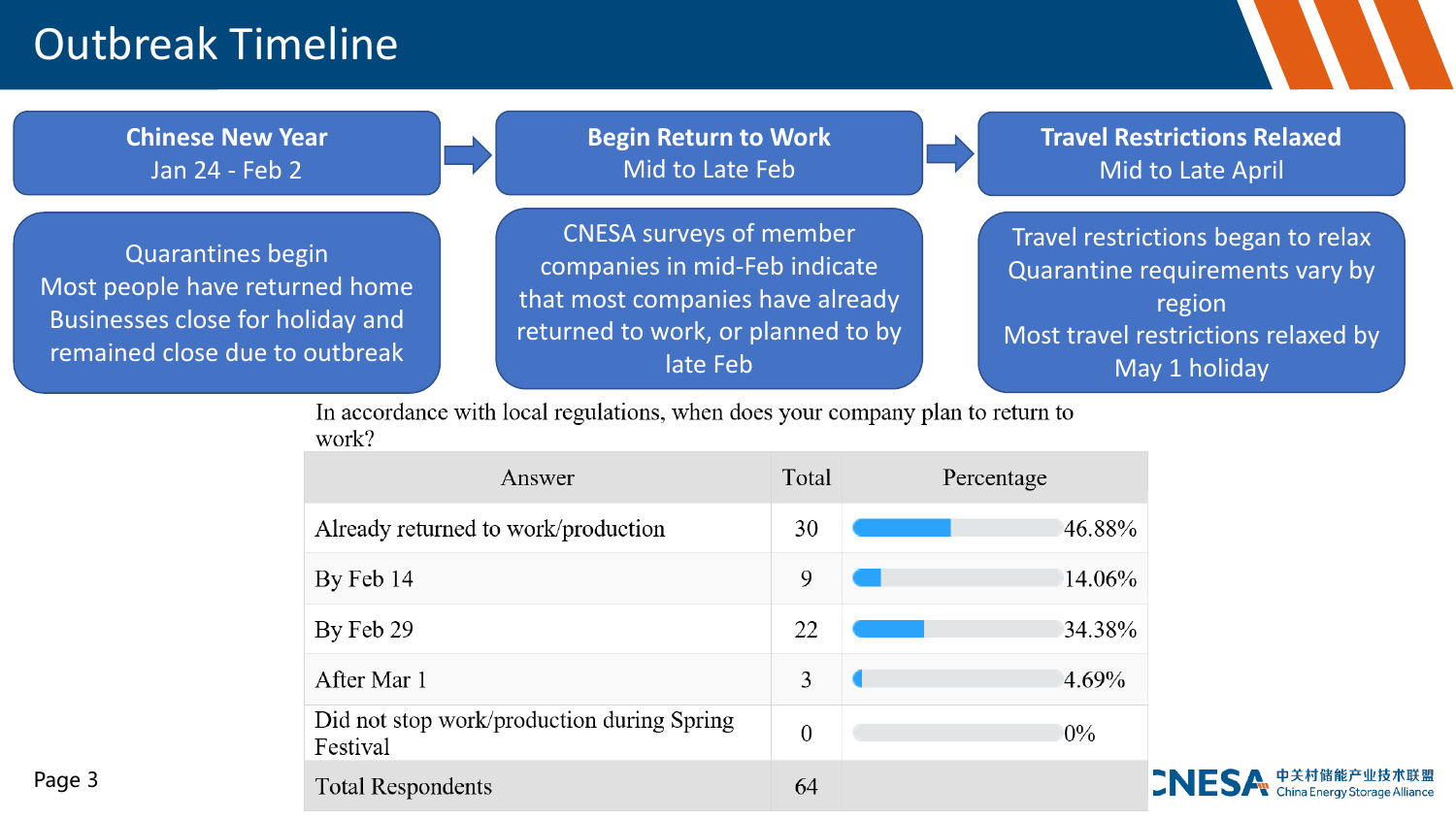# Major Risks and Concerns

### **Outbreak Risks Vary Among Companies of Different Sizes**

#### **Large Companies:**

- Diverse revenue streams
- Long project development periods
- May have multiple production lines outside of epidemic areas

**Small and Mediumsize Companies:**

- Project postponements cause greater financial and operational pressure
- Less diverse revenue streams
- May require government assistance such as tax relief

### **Major Challenges Reported by Survey Respondents:**

| Employees unable to return to work   | 72% |
|--------------------------------------|-----|
| Increased production costs           | 55% |
| Reductions in orders                 | 50% |
| Interrupted upstream material supply | 44% |
| <b>Financing difficulties</b>        | 30% |



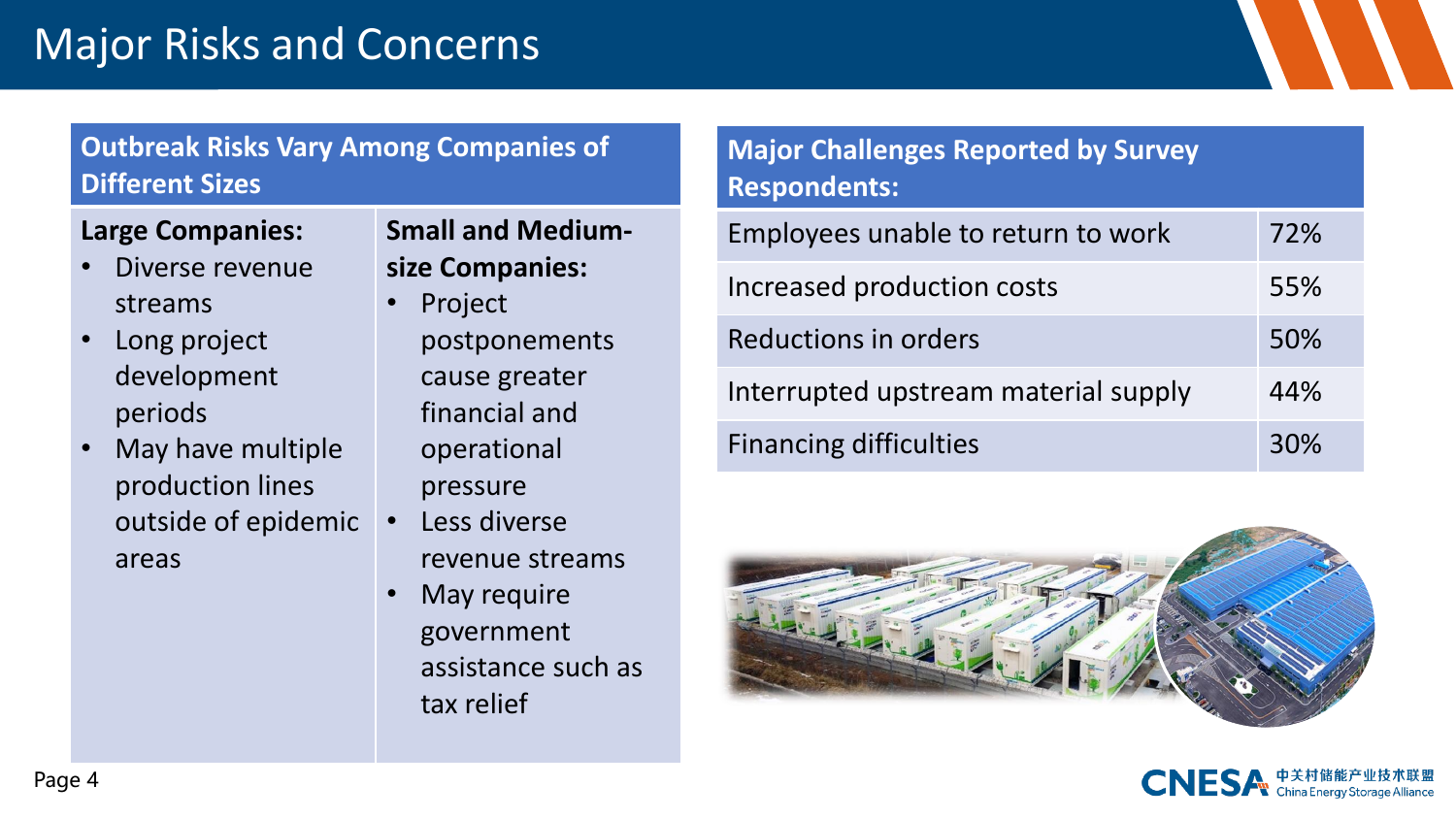# Long-term Challenges

- Existing pre-outbreak challenges: safety issues of battery storage systems, slowdown in grid-side energy storage growth
- Additional time may be needed to return to full production
- Growth of epidemic outside of China affecting international project development and product sales
- Behind-the-meter risks: shutdown of industries means no need for I&C projects; government lowering of electricity prices by 5% from Feb to Jun
- Impact to cost reduction rates: international and domestic logistics costs rise, labor costs rise, downstream applications market unable to expand

Once resuming work, how long do you anticipate your company will take to return to pre-outbreak production levels?

| Answer                   | Total | Percentage |
|--------------------------|-------|------------|
| Within 2 months          | 39    | 60.94%     |
| 2-6 months               | 22    | 34.38%     |
| 6 months to 1 year       |       | $1.56\%$   |
| More than 1 year         | 2     | 3.13%      |
| <b>Total Respondents</b> | 64    |            |

**Major Financial Concerns Reported by Survey Respondents:**

| Reduced operating income and liquidity                                   | 75% |
|--------------------------------------------------------------------------|-----|
| Decline in short-term financing capacities                               | 38% |
| Inability to repay loans or other debt,<br>increasing financial pressure | 25% |